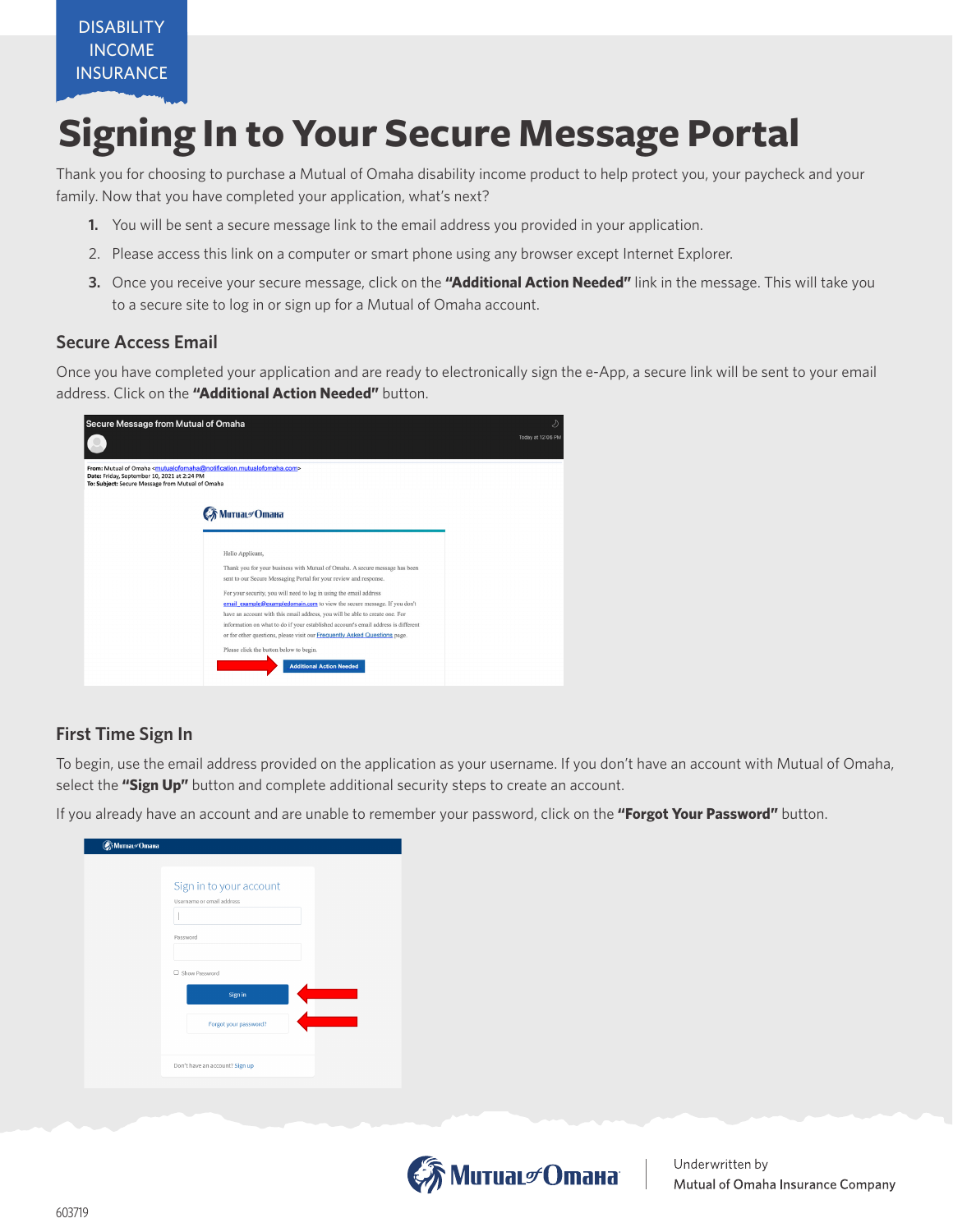## **DISABILITY** INCOME INSURANCE

Once you are signed in, you will be redirected to the **"Electronic Consent Validation"** page. You must view the **"Review Electronic Signature Consent"** notice before you can sign and **"Submit and Continue"** to move on to the **"Review Application Page.**"

| <b>⊘ Muruat</b> Omana          |                                                                                                                               |                            |                |                  |
|--------------------------------|-------------------------------------------------------------------------------------------------------------------------------|----------------------------|----------------|------------------|
| <b>Secure Messaging Portal</b> |                                                                                                                               | <b>Go to Dashboard</b>     | Contact & Help | <b>Q</b> Log Out |
|                                | Welcome, Applicant                                                                                                            |                            |                |                  |
|                                | <b>Electronic Consent</b><br>To begin the electronic signature process, please review the Electronic Signature Consent below: |                            |                |                  |
|                                | Review Electronic Signature Consent [Z] NOT VIEWED<br>$\overline{r}$                                                          |                            |                |                  |
|                                | I have read the Electronic Signature Consent.                                                                                 |                            |                |                  |
|                                | Please review the document(s) above                                                                                           |                            |                |                  |
|                                | ◯ Decline<br>$\bigcirc$ Sign                                                                                                  |                            |                |                  |
|                                |                                                                                                                               |                            |                |                  |
|                                | By clicking "Submit and Continue", I acknowledge that my responses will be submitted to Mutual of Omaha for review.           |                            |                |                  |
|                                |                                                                                                                               | <b>Submit and Continue</b> |                |                  |

Selecting the **"Submit and Continue"** button will then take you to the final signature page.

You must review the application by clicking the **"Review the Application"** link before you can move on and complete the City/ State fields. Once you have completed the City/State fields, you will sign and move on to **"Submit and Continue"** for completion.

| ⊛ Muruat <sup>o</sup> Отана    |                                                                                                                                                                                                                                                                                                                    |                                                                                                                     |                            |                |         |  |
|--------------------------------|--------------------------------------------------------------------------------------------------------------------------------------------------------------------------------------------------------------------------------------------------------------------------------------------------------------------|---------------------------------------------------------------------------------------------------------------------|----------------------------|----------------|---------|--|
| <b>Secure Messaging Portal</b> |                                                                                                                                                                                                                                                                                                                    |                                                                                                                     | <b>Go to Dashboard</b>     | Contact & Help | Log Out |  |
|                                | Welcome, Applicant                                                                                                                                                                                                                                                                                                 |                                                                                                                     |                            |                |         |  |
|                                | <b>Review Application</b><br>Please review the application and all other forms in their entirety for accuracy, understanding and agreement. This<br>application contains multiple pages and forms. If changes or updates to any information are needed, or if there are questions,<br>please inform your producer. |                                                                                                                     |                            |                |         |  |
|                                | $\frac{1}{207}$<br>Review Client Application [2]<br><b>NOT VIEWED</b><br>I acknowledge that I have read and understand all of the forms presented. I agree that the electronic signature I provide<br>below shall be applied to the forms and will not be used for future transactions.                            |                                                                                                                     |                            |                |         |  |
|                                | By clicking the 'Sign' button below, you, the client, are electronically signing all applicable forms. This button must be<br>pressed by the client, and not by a third party on behalf of the client.                                                                                                             |                                                                                                                     |                            |                |         |  |
|                                | Please enter the city and state where you are signing the document(s)                                                                                                                                                                                                                                              |                                                                                                                     |                            |                |         |  |
|                                | City                                                                                                                                                                                                                                                                                                               | <b>State</b>                                                                                                        |                            |                |         |  |
|                                |                                                                                                                                                                                                                                                                                                                    | - Select One -                                                                                                      | $\checkmark$               |                |         |  |
|                                | Please review the document(s) and complete the required fields above                                                                                                                                                                                                                                               |                                                                                                                     |                            |                |         |  |
|                                | Decline<br>Sign                                                                                                                                                                                                                                                                                                    |                                                                                                                     |                            |                |         |  |
|                                |                                                                                                                                                                                                                                                                                                                    |                                                                                                                     |                            |                |         |  |
|                                |                                                                                                                                                                                                                                                                                                                    |                                                                                                                     |                            |                |         |  |
|                                |                                                                                                                                                                                                                                                                                                                    |                                                                                                                     |                            |                |         |  |
|                                |                                                                                                                                                                                                                                                                                                                    | By clicking "Submit and Continue", I acknowledge that my responses will be submitted to Mutual of Omaha for review. |                            |                |         |  |
|                                |                                                                                                                                                                                                                                                                                                                    |                                                                                                                     | <b>Submit and Continue</b> |                |         |  |

The **"Submit and Continue"** button will also finalize your application and send it to Mutual of Omaha for review.